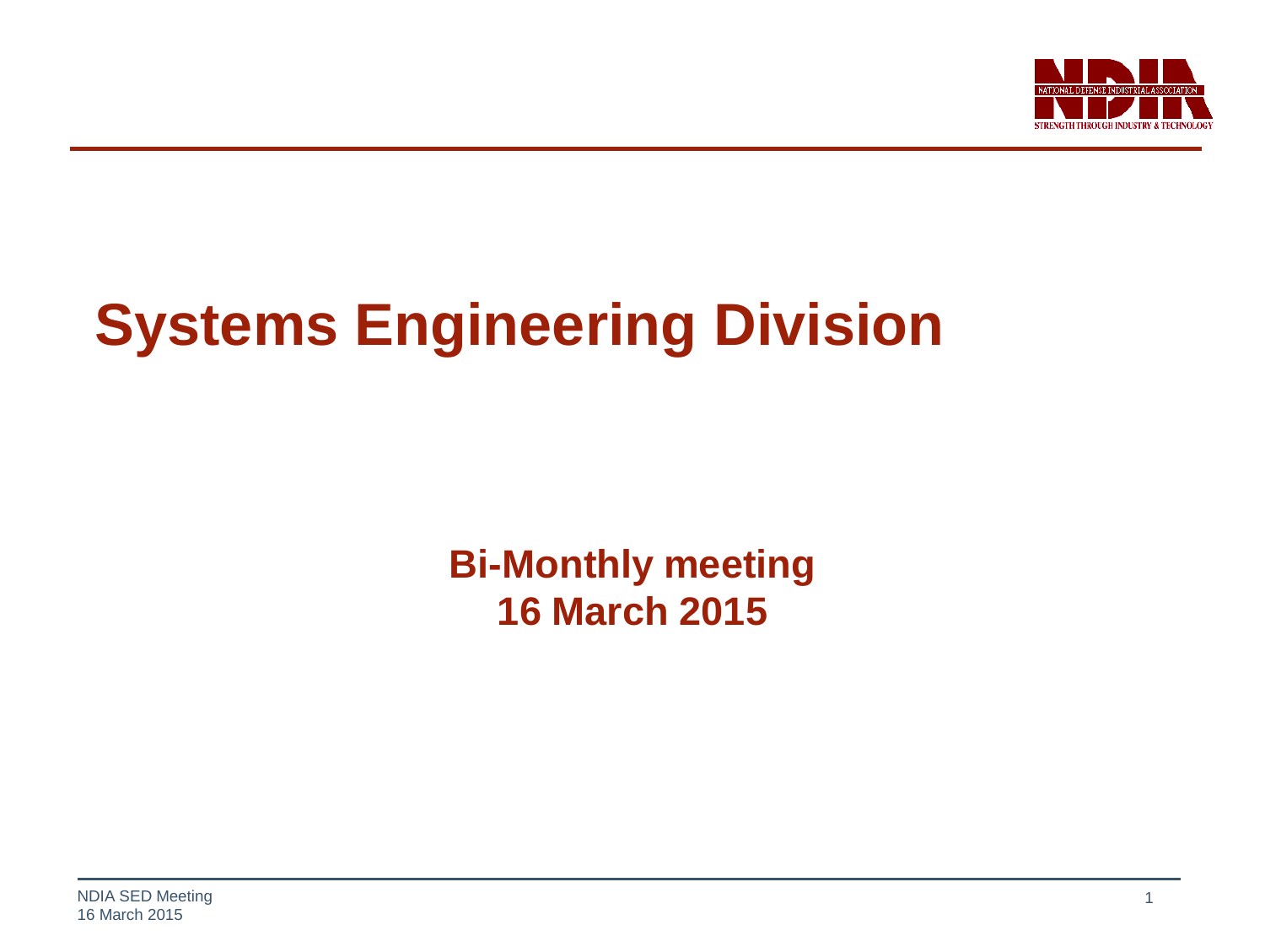#### **National Defense Industrial Association SYSTEMS ENGINEERING DIVISION**

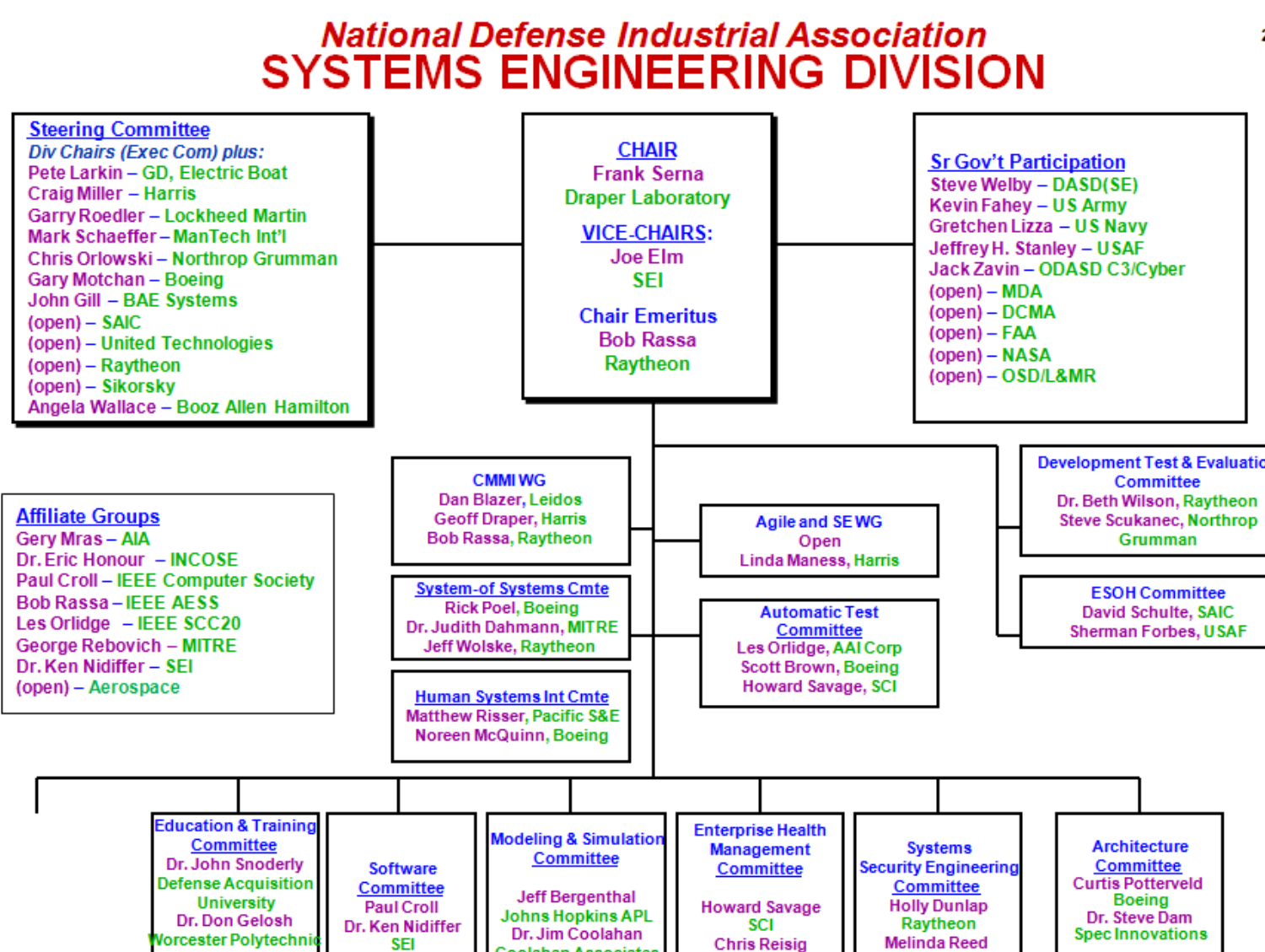# **16 March 2015 Agenda**



| <b>Time</b> | <b>Topic</b>                                                  | Presenter(s)                |
|-------------|---------------------------------------------------------------|-----------------------------|
| 1245        | <b>Coffee &amp; Check-in</b>                                  |                             |
| 1330        | <b>Opening Remarks, Introductions</b>                         | <b>Frank Serna, Draper</b>  |
|             |                                                               | Laboratory                  |
| 1340        | <b>Sponsor Overview</b>                                       | <b>Ms. Kristen Baldwin,</b> |
|             | The Office of the Deputy Assistant Secretary of Defense for   | <b>Principal</b>            |
|             | Systems Engineering (ODASD(SE)) will provide an update on DoD | <b>Deputy DASD(SE)</b>      |
|             | <b>Systems Engineering plans/activities</b>                   |                             |
| 1420        | The FAA System Wide Information Management (SWIM)             | <b>Jim Robb, SWIM</b>       |
|             | program                                                       | <b>Program Manager</b>      |
| 1450        | <b>New Technology Enabled Supplier Risk Services</b>          | <b>Mary Gwinn, Lead</b>     |
|             |                                                               | <b>Associate, BAH</b>       |
| 1520        | <b>Coffee Break</b>                                           |                             |
| 1540        | <u>Conferences &amp; WG Activities for 2015 -</u>             |                             |
|             | <b>Systems Engineering Conference 26-29 Oct '15 Waterford</b> | <b>Bob Rassa, Raytheon</b>  |
|             | Springfield, VA                                               |                             |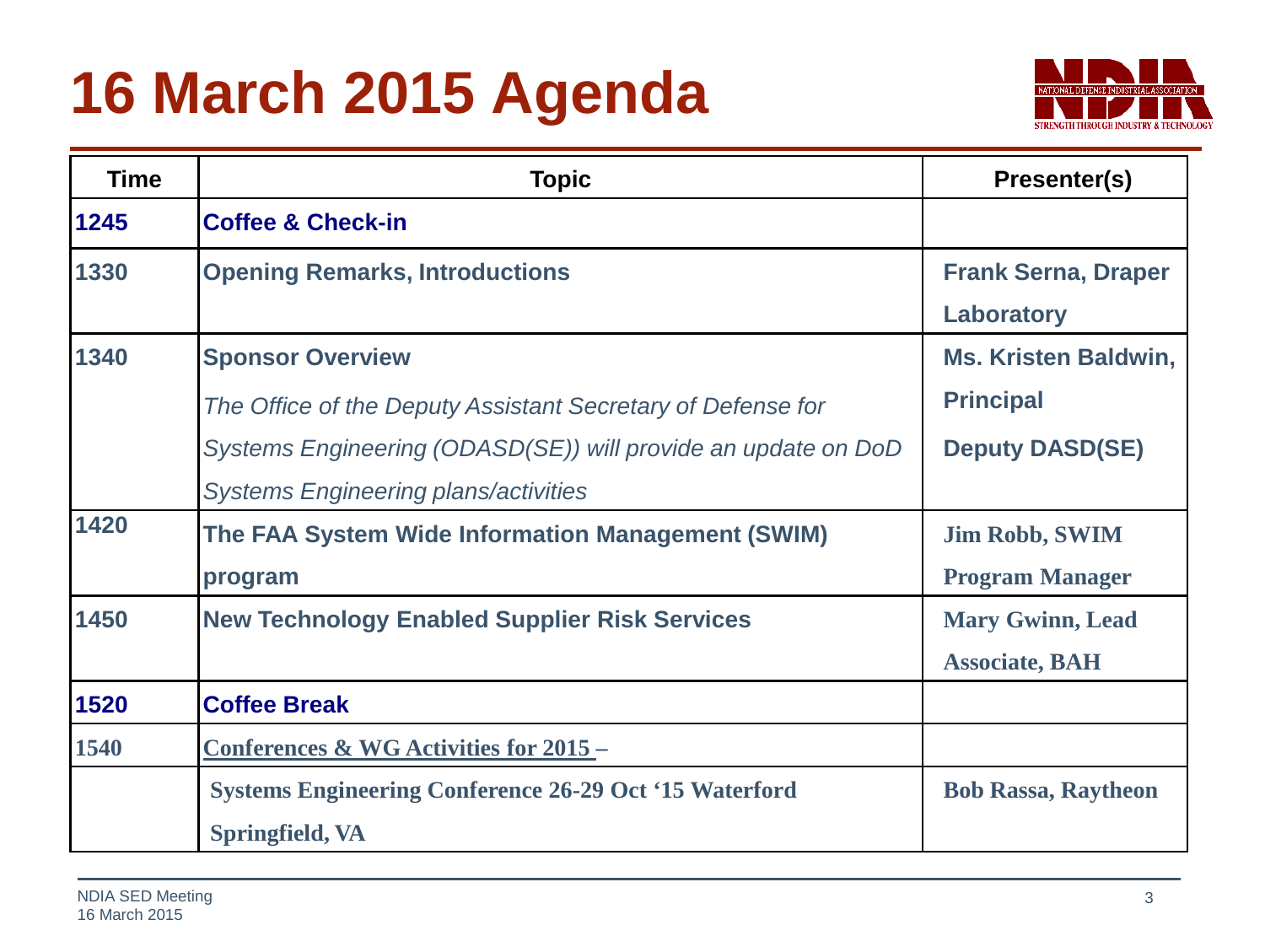# **16 March 2015 Agenda**



| <b>Time</b> | <b>Topic</b>                                                                                                                                                                                                                                                                                                                                                                                                                                                                                                                                                                                      | Presenter(s)                                                                                   |
|-------------|---------------------------------------------------------------------------------------------------------------------------------------------------------------------------------------------------------------------------------------------------------------------------------------------------------------------------------------------------------------------------------------------------------------------------------------------------------------------------------------------------------------------------------------------------------------------------------------------------|------------------------------------------------------------------------------------------------|
|             | <b>NDIA Working Group for Transition of DoD Systems</b>                                                                                                                                                                                                                                                                                                                                                                                                                                                                                                                                           | Joe Elm, SEI, Garry Roedler,<br><b>Lockheed Martin</b>                                         |
|             | <b>Engineering Standards</b>                                                                                                                                                                                                                                                                                                                                                                                                                                                                                                                                                                      |                                                                                                |
|             | <b>CMMI WG</b>                                                                                                                                                                                                                                                                                                                                                                                                                                                                                                                                                                                    | Bryan Bost, Harris; Dan Blazer,<br>Leidos; Geoff Draper, Harris;<br><b>Bob Rassa, Raytheon</b> |
| 1600        | <b>Committee &amp; other Activity Reports:</b>                                                                                                                                                                                                                                                                                                                                                                                                                                                                                                                                                    | <b>Committee Chairs</b>                                                                        |
|             | Brief Overview of status & plans for 2015, 5 min each                                                                                                                                                                                                                                                                                                                                                                                                                                                                                                                                             |                                                                                                |
|             | Architecture<br>$\bullet$<br><b>Automated Test</b><br>$\bullet$<br><b>Development Test and Evaluation</b><br>$\bullet$<br><b>Education &amp; Training</b><br>$\bullet$<br><b>Environment, Safety, &amp; Occupational Health</b><br>$\bullet$<br><b>Enterprise Health Management</b><br>$\bullet$<br><b>Human Systems Integration</b><br>$\bullet$<br><b>Modeling &amp; Simulation</b><br>$\bullet$<br><b>Software Committee</b><br>$\bullet$<br><b>Systems Engineering Effectiveness</b><br>$\bullet$<br><b>System Security Engineering</b><br>$\bullet$<br><b>System of Systems</b><br>$\bullet$ |                                                                                                |
|             | <b>Engineering in Manufacturing (Joint Committee)</b>                                                                                                                                                                                                                                                                                                                                                                                                                                                                                                                                             |                                                                                                |
| 1650        | <b>Old Business, New Business, Next Meetings</b>                                                                                                                                                                                                                                                                                                                                                                                                                                                                                                                                                  | All                                                                                            |
| 1700        | <b>Adjourn main meeting</b>                                                                                                                                                                                                                                                                                                                                                                                                                                                                                                                                                                       |                                                                                                |